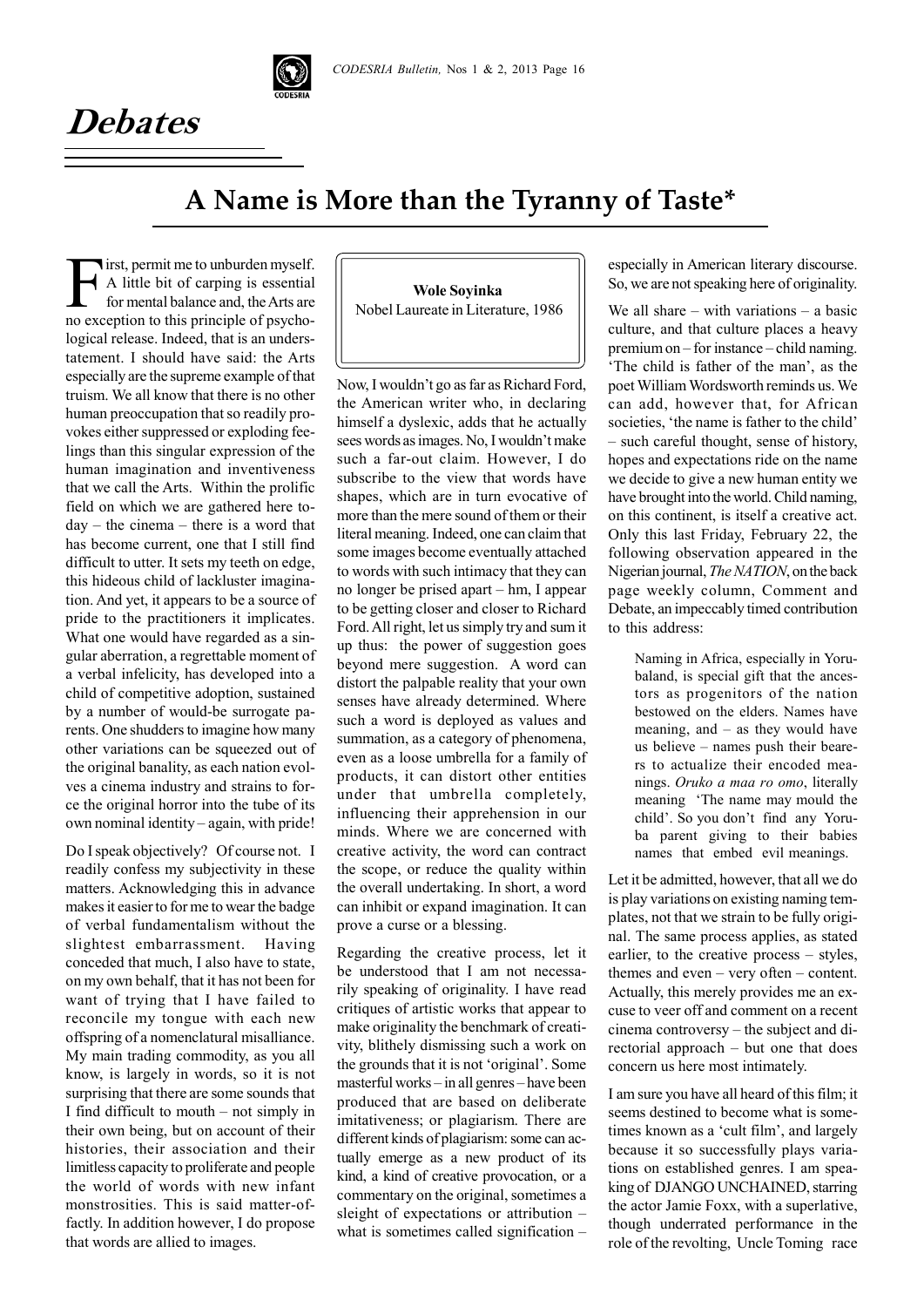traitor by Samuel Jackson. Its theme is Slavery, a subject that touches the historic sensibilities of virtually all of us. Now, just as an aside – one cannot ignore certain other aspects of the controversy it has stirred up. Slavery is a very serious, even solemn subject. Such a weight of history, of race recollection rests upon it that one cannot think of any aspect of that traumatic passage that lends itself to humour. AMISTAD, even The Birth of a Nation with its open derogation of black slaves, etc. – these films conform to the expected treatment of that subject – heroic, tragic, indicting, inciting, racist, etc, – certainly not mock-heroic. One's instinctive response to the subject is that it would be indecent and insensitive to extract any shred of humour from slavery, except perhaps what is known as gallows humour. Long before DJANGO, there was the stage play Purlie Victorious, later made into a film, starring Ossie Davies and Ruby Dee. The same complaints made about Purlie Victorious are what I have read during the past few months – that is, at least four decades later – by some black critics, among them, Spike Lee, a leading black American cineaste. This is a trivialization of my history, complained Spike Lee.

That commentary leads us conveniently back to the thread of our main theme – that criticism was based on a misconception – the director of that film was in fact doing what we have identified as 'signifying'. He was signifying on a number of cinematic genres, familiar clichés, not least of which was the Western, the Cowboy film. Beneath the spoof, there was serious thematic business. Even the sinister Ku Klux Klan was spoofed, and everyone knows that there was never anything remotely amusing about those Knight Templars of the trilogy of Lynch, Castrate, and Dehumanize.

By my reckoning, the film is most intelligently crafted, very much in the manner of Mel Brooks' BLAZING SADDLES, only, this time, our film is set in a slave plantation with opulent trimmings, generous close-up helpings of blood and gore, and flying flesh. The 'n' word, that contempt ridden version of the neutral word 'negro', was also in overabundant usage, a feature that also offended some sensibilities. I found this complaint rather strange, since it indicated a refusal to take into account, not only the fact that the word was historically accurate, but that its proliferation in the film was deliberate, tripping glibly off the tongues of the blacks themselves than off the white masters'. If excessive application has ever been claimed to take the sting out of the offensive, DJANGO was a definite proof of this.

So, we are speaking of an original work of art that is anything but original, filled with borrowings from so many genres. My complaint therefore is not against borrowings and adaptations as a principle, but against the lack of originality that translates as plain, unmediated imitation, or a tawdry, unenhanced borrowing that is conceived and delivered on the very edge of the pit of banality, and out of which it has no wish to clamber, once it has fallen in. It indicates a pre-set mind, a basically unadventurous mind dressed up in cast-off clothing, of which nothing can be expected except as a breeding ground, a reproductive automatism of its own kind – especially in taste. We move closer to the substance of my complaint – that of another unspeakable 'n' word that has taken such a hold on our homebred imagination. This 'n' word constitutes a mutative explosion that I consider most unfair to others in the same creative field – the cinematic – more especially as there have been predecessors who impacted on our cinema world without burdening themselves with such a verbal albatross. Again, I must hold you in suspense for just a little longer while I skirt around the subject, although I know that a number of you have guessed by now where I am headed.

I still recall the first Negro Arts Festival in Dakar, which marked the formal outing of contemporary African cinema, even as a rudimentary exploration of the genre. Yes, some of the products were amateurish, but they already bore the stamp of genuine exploratory minds at work, interrogating the new medium. Even the clumsiest was refreshing and, of course, the more skilled were inspiring. If my memory were not so clotted, I would reel off new names. I recall the young Djibril Diop however, and  $-$  I think  $-$  Oumar Sissoko from Mali. What remain fresh in my minds are snippets of scenes – such as the satiric use of the *tro-tro*, the passenger lorry, to ridicule the pretensions of a figure of the Europeanized black sophisticate – that species that is known in Nigeria as Johnny Just Come, or *Ajebota* (Weaned-onbutter). This figure of fun considered

himself unfortunate to be compelled to ride in the same conveyance as peasants, workers and other 'uneducated' beings. It was a simple but hilarious film, I recall, that introduced the viewer to the makeshift existence of semi-urbanised life, a picaresque work filled with incidents along a journey that covered the gamut of daily survival and challenges, inducing the passengers of the *tro-tro* transportation into a transient community. Our principal, played by the young Diop himself, was reduced, coat-tails and all in that suffocating Sahelian heat, to push the *tro-tro* when it broke down.

Don't ask me why I recall that scene so vividly after so many decades, but I wish that the young aspirants to the cinema trade would have the opportunity to watch such films, if only as a basic lesson of extracting a film nearly out of nothing, on what must have been a shoe-string budget, bringing reality to life without the ponderous injection of excess craftiness. Beginnings can be very instructive, especially beginnings that are deceptively artless. They strike at recognizable truths without the cluttering of over-laboured techniques. Perhaps, at the back of my mind was recollection of one of my alltime favourites – Fellini's La Strada – with the unforgettable performance of Giulietta Massina in the archetypal role of the tragic clown. I am not making the same claims of accomplishment for both – by no means. They are both variations on the same theme – the many faces of The Road, my own favourite foraging ground, admittedly – and there the comparison ends. That touch of creative innocence however, is perhaps what sticks so charmingly to the mind.

And then of course, there was the already socially dedicated hand of Ousmane Sembene who grew in self-assurance as he tackled increasingly demanding historical, and contemporary social themes – one and all were gathered in Dakar, brimming with confidence in multiple disciplines, a churning magma of artistic forces of a post- independence generation. It is evidently too late now, to appeal to those who have embraced yes, we come close to the 'n' word, I am gearing myself to utter it  $-$  yes, those nationals who have fallen for the hackneyed short cut to their own naming ceremonies. Even more thankless than preaching to the converted is preaching against the converted. When so much time has passed and a habit has become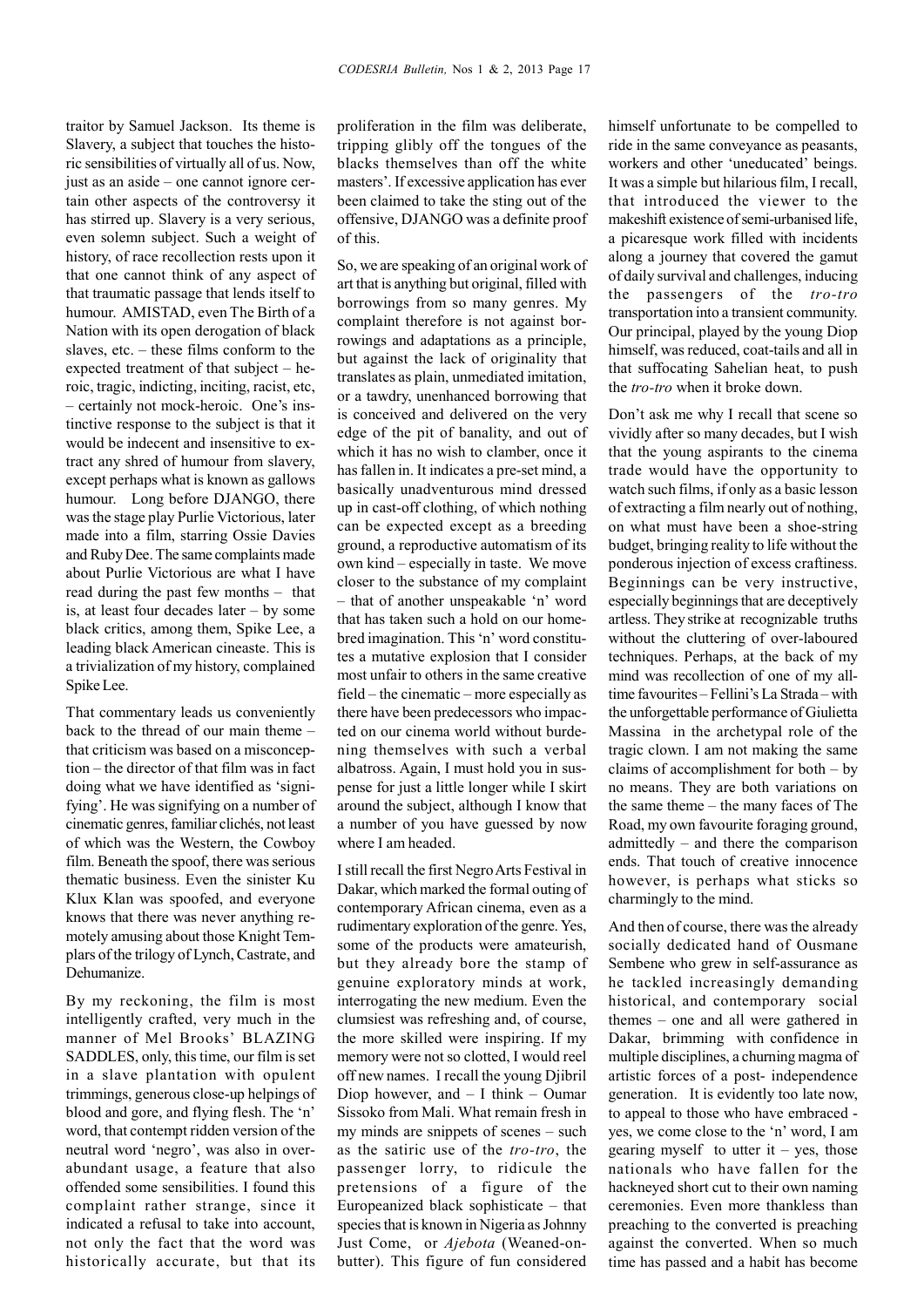deeply engrained, what forces of persuasion can one muster to undo that mind? As we say in Yoruba – *t'ewe ba pe l'ara ose, oun na a d'ose* (If the leaf wrapping of soap sticks too long stays too long to the soap, that leaf also turns to soap). So, peace unto all upon whose sensibilities I have certainly intruded! This drawn out exposition is not really addressed to them; rather, it is a simple entreaty to those who have not yet succumbed to the lure of the soap and leaf. To you, I plead: Imagine if the then putative film venture that made its organized debut in Dakar 1966 had been lumbered with the name – Dollywood? Every ensuing product is already doomed in the mind with its associated baggage of infantilism, even before its exposure. Just imagine the annunciation of  $-$  A Dollywood film festival; or perhaps, 'Sellywood' for Senegal? Nothing could be sillier.

If only it stopped at subjective revulsion? However, there are more provocative questions, such as: Does the branding influence the product? If you give a product a deleterious name, does it affect, in advance, the consciousness of future producers? If, on the other hand, a propulsive, challenging name, one that even intimates more than it presently is, would that provoke in the artiste a tendency towards adventurousness, experimentation and originality? Or are we merely indulging in self-flagellation? If the pioneers of 1966 had grouped themselves around the formulation – Dollywood – would we have produced today's Suleyman Cisse, Ola Balogun, Kola Olaniyan, Bello, and the rising generation of cineastes? Consider this: following the mentality at the base of this, FESPACO, because based in Burkina, would be Bullywood. Or perhaps, since that is so close to Bollywood – Bellywood. Try and think – just one more! – of anything more ghastly, more ghoulish than the contribution from Ghana – Ghollywood! Well, you know where it all started. However, do the emerging Nigerian new breed still deserves to be associated with that commencing secondhand clothes market tag, or with an evolving designer cut production, catering, not for the lowest common denominator in taste but for more discerning audiences, and/or raising – and surprising – expectations in their limited scope. Even a casual study of current film making indicates that the Nigerian film occupation is rapidly bypassing the stage of such retarded infantilism. So, why should the films of such artistes continue to be classified under that unprepossessing monstrosity of a verbal shroud known as – here it comes at last! – Nollywood?

How do we extricate – both for internal and external references, including potential markets and consumers – the grain from the chaff, the silkworm from the congealment of the pupae? See what the Indian film industry has churned out so prodigiously since it succumbed to the perverse name of Bollywood. Thousands of films emerged, mired in that same bollywood mush. It took a Satiyajit Ray to plot a truly original path through the morass with his masterful Pather Panchali, the first of a trilogy of ordinary lives that opened the eyes of viewers to the vast world of mundane rhythms, East and West Africa. See what toll this has taken in the conditioning of audience tastes, expanding to southern and West Africa. We must point out, however, that there may be a correlation between the product and the environment that brought it to life in the first place. Each phenomenon of naming is not unrelated to the social space of that naming ceremony. The social, political, business, religious… indeed the entire interactive environment of Nigeria, birthland of Nollywood – unpredictable, raucous, egotistical, callous, sentimental, irrational and pugnacious (all at the same time) – the manifestations that make up Nigerian reality are so grossly improbable that it sometimes appears to me that all you have to do is set up a camera in an office, in a market, in the motor park or indeed any street corner, go away for lunch, and return several hours later and – *voila*! – a film has already been shot, ready for only a little editing here and there, but virtually ready for release as a truthful reflection of Nigerian life. This, by the way, is not entirely speculative. Some Nollywood products have been made that way.

Indeed, the very material raunchiness of Nigerian life does create a tendency to reach out towards improbabilities. Nigerian social actualities are of such a nature that the film-maker's creative mind feels a compulsion to top it with excess in order satisfy the demands of novelty. In other words, life around the contemporary film-maker, where the grossest excesses

take place every day but are treated as the norm, forces imagination to reach outside and beyond reality to convince itself that it is at work, that it is not merely imitating reality. Everything is oversize in the birthplace of Nollywood – oversize consumption, oversize class distinctions, oversize exhibitionism, oversize egos, oversize superstition, oversize dehumanization, oversize corruption, oversize inflation (both human and economic), oversize national real estate, oversize pugnacity, oversize garbage heaps, oversize decay, oversize media, oversize foreign investments, oversize churches and oversize mosques, oversize consumerism by an oversize elite, even oversize First Ladies with oversize vulgarity, oversize rapacity, avariciousness and 'over-reeachiousness'. You will not find that last word in the dictionary, but I happen to come from the land of Nollywood, where, if an expression is outside your non-existent vocabulary, you have the licence to make up your own.

As a dramatist, I think I can sympathize with the artistic representation that goes after the grossest aspects of the environment with a sheer oversize productivity at the expense of quality. After all, when I wanted to capture the sheer brutishness of existence under one of our most notorious dictators, did I not reach for the Theatre of the Absurd – in Alfred Jarry's UBU ROI? I proceeded, quite deliberately, to try and top the already grosteque excesses of Jarry's adaptation in my creation of King Baabu. Reality could no longer suffice. The same creative process probably affected those early video lords. The Nigerian creative mind opens his newspaper day after day, and what lurid headlines confront him?: *Ritualist caught with fresh human heads; body of one month old baby with missing vital organs – mother in custody; kidnappers invade church, abduct officiating priest*; *Boko Haram kills seven health AIDF workers; Boko Haram abducts seven construction workers; twenty-seven bodies washed ashore on the banks of River Benue; Prophet arrested with five human skulls and a baby feotus* … and so on. These are not made-up headlines. Is it any wonder that the film-maker goes for the horror genre where the staple news is that the local chief is cooking up his subjects piecemeal, in order to make millions or win a local government election?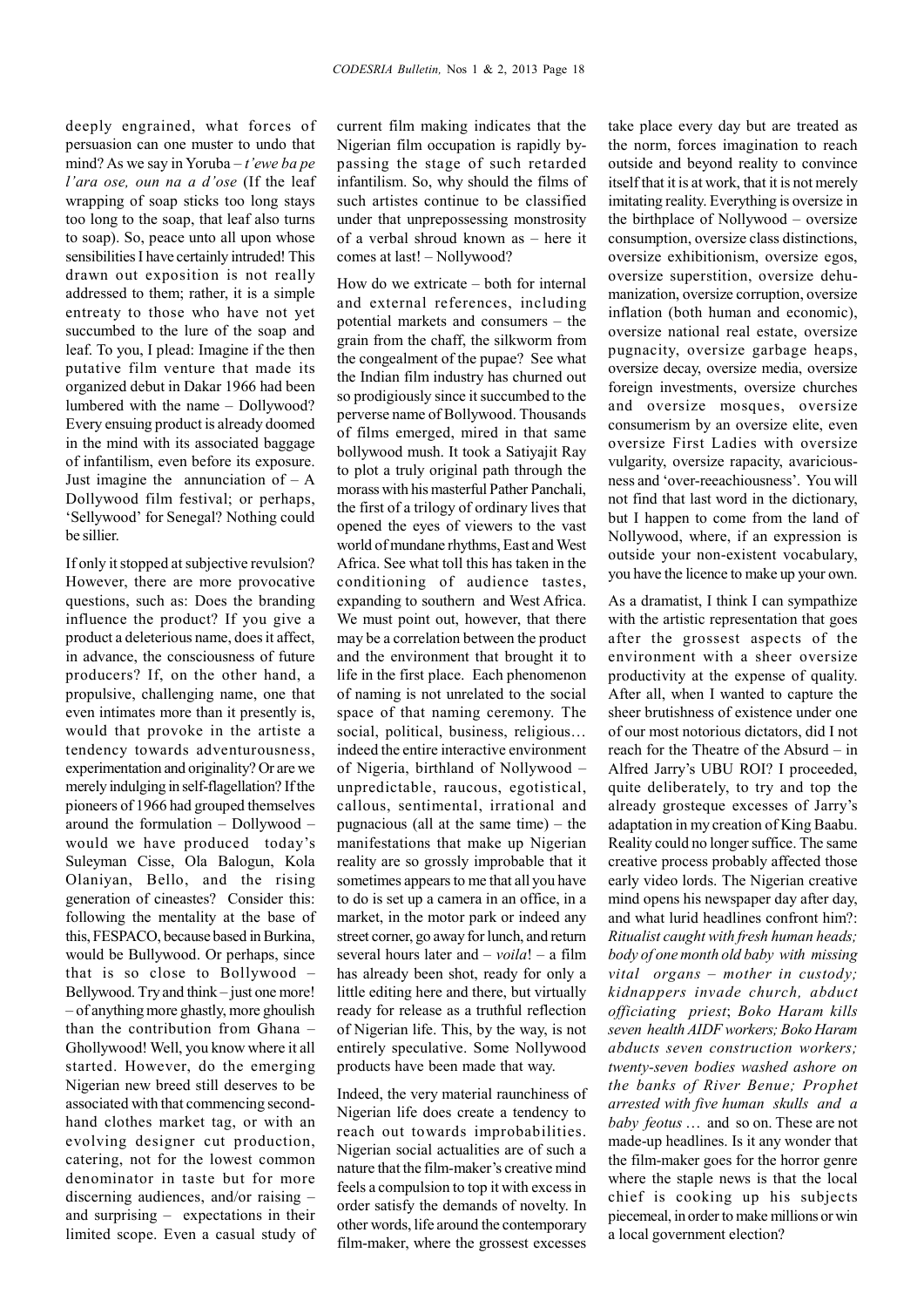An inclination towards accommodating foreign models of the sensational then follows, faced with such gargantuan proportions of societal reality begging for expression – and where is this to be found but in the ready-made formulae of cheap Hollywood? Cheapness calls unto cheapness. Where what are generally valued as social assets – and that includes human life itself – are held so cheaply, the artiste may consider it beneath him or her to expend more than the cheapest representational responses. The precedence is not lacking. The early contemporary African-American black directors rode to cinematic prominence on the shoulders – in case we have all forgotten – of what came to be known and early described as BLAXPLOITATION Movies, films that exploited Blackness, albeit in a stereotypical and imitative genre, substituting black actors for Grade B white actors, black environment for white, but catering equally for what was considered low taste – Richard Rowntree in the SHAFT movies, and even BLACKULA, instead of that classic horror genre of limitless exploitative potential – DRACULA, all blood and gore, only black blood this time, albeit red. What is the difference between Blackula's fangs fastened on the jugular of a prostrate black victim and, the fangs of the insensate ruler fastened on the life-blood of a prostrate generation?

All that conceded, the objective of art does not exclude transformation, and by that I do not mean, simply, societal transformation. Indeed, you may have observed that I do not say 'the objective of art is to transform society'. No, I deplore that familiar, ideological but dictatorial demand of art. The objective of art is also, among other purposes, Revelation. Whether revelation leads to transformation or not, is a different issue. The primary objective of Art is to constantly transform itself, its own modes of expression and representation. The objective of Art is also to be chameleonic and protean – that is, to change shape and colour at will, to supersede both reality and expectations. Yes indeed, the goal of transformation is not only desirable, it is an integrated element of what art does. We do not want us to get bogged down with that ancient, ragged discourse based on a one-track, reductionist relationship of art to society, what the artiste's obligation is, etc. Writers

have put themselves through this wringer, especially during the phase of ideological self-bashings that all societies undergo, and in particular societies that have been victims of imperialism and colonization, including cultural degradation from external forces. Film makers should please understand that that discourse is daily overtaken by events, and we should now primarily interest ourselves in how the cineaste, as artist, transforms the material at his or her disposal. What applies to the writer, painter, musician, sculptor, even architect, is just as pertinent to the film-maker.

Nonetheless, we must acknowledge that there is a kind of imagic immediacy that is more applicable to the cinema than to other forms of expression, including even theatre. Cinema is a powerful tool for transformation, no question about that. However, just as in literature, the cinema can easily become a medium of crude propaganda that is totally devoid of artistic solace, blaring out an ideological line as a substitute for creative rigour. Art is its own rigorous master; it makes demands, and the primary responsibility of the artist is to fulfill those demands. This, for instance, is what makes Sembene Ousmane a cineaste of great versatility, one of the most consistent that the continent has ever produced – his ability to embed a social message in a work without sacrificing its artistic vision. I have singled out Sembene Ousmane because the same kind of artistic integrity is apparent in his writings – *God's Bits of Wood,* for instance – as in his films – CEDDO or XALA.

Must films carry a message? My answer to that is: Does Harry Potter carry a message? All we know is that those films – like the book itself – carry a wallop and generate envy in the minds of most film makers. There's nothing wrong with envy, by the way. Indeed, envy can actually be a good motivator. Even the Vatican is not free from it. About four or five years ago, the Vatican issued a condemnation of the film series as a dangerous endorsement of Satanism. Well, my reaction was 'ohoh, here comes the green-eyed monster eyeing the greenbacks flowing into the box office'. After all, has the Church, ever since its mammoth success with the bible, ever come up with another literary success story? To 'rub pepper in the wound', each time some lavish, money-spinning production from the scriptures takes place – like The Ten Commandments, with the over-muscled Charleston Heston in command – the Church gets no royalties whatsoever. I think we should simply dismiss the Church's demonizing encyclicals. Fantasy is a different matter. Each time I see news coverage of milelong queues winding round a cinema theatre where a new Harry Potter book is being launched, and the same endless queues when the next Potter film is due to open - grandparents, parents, children of all ages – I fantasize about meeting Madame Multi-billionaire Rowlings in a dark alley where there are no witnesses. As that opportunity became less and less likely, I began to think seriously of matching skills against hers, but based on our own African mythological resources. Needless to say, the very first step of the creative idea is always the easiest part – which is to think to oneself – 'hn-hn, that seems to be an interesting idea'. Then, the second step forward is – 'hn-hin-hn, that is a very good idea'. Then the third, which is of course – 'wait a minute, that really is a brilliant, creative idea'. After that, other distractions intervene, and a dead-end looms in view. I know I shall never even succeed in setting down even the mere film treatment of a Harry Potter success. Others can, however, and should. Why should a Bambara equivalent of the Potter series not also take the world by storm? If anyone here has a new idea on the subject – but without the Nollywood stamp – let me announce right here that I am open to propositions. But don't even bother to get any ideas on the subject unless you have the preliminary, capital idea – which is how to raise the capital.

Motivation is a question that any serious artiste must face – and do note that I use that expression 'serious artiste' deliberately. Artistic seriousness is not a contradiction of material success – all it requires is honesty, the courage to come to terms with the question: Why am I in this occupation? Why did I choose to go into it? If it is to make money, then you must study the consumerist trends, and apply yourself to them. But then, if you are also a serious artist, you decide whether you wish to indulge that taste by remaining on that same level, or take it to a higher state, however slight, even though your starting blocks are set firmly on that track known as 'popular appeal'. Creativity lies in advancing the level of one's artistic choices. Yes, the practical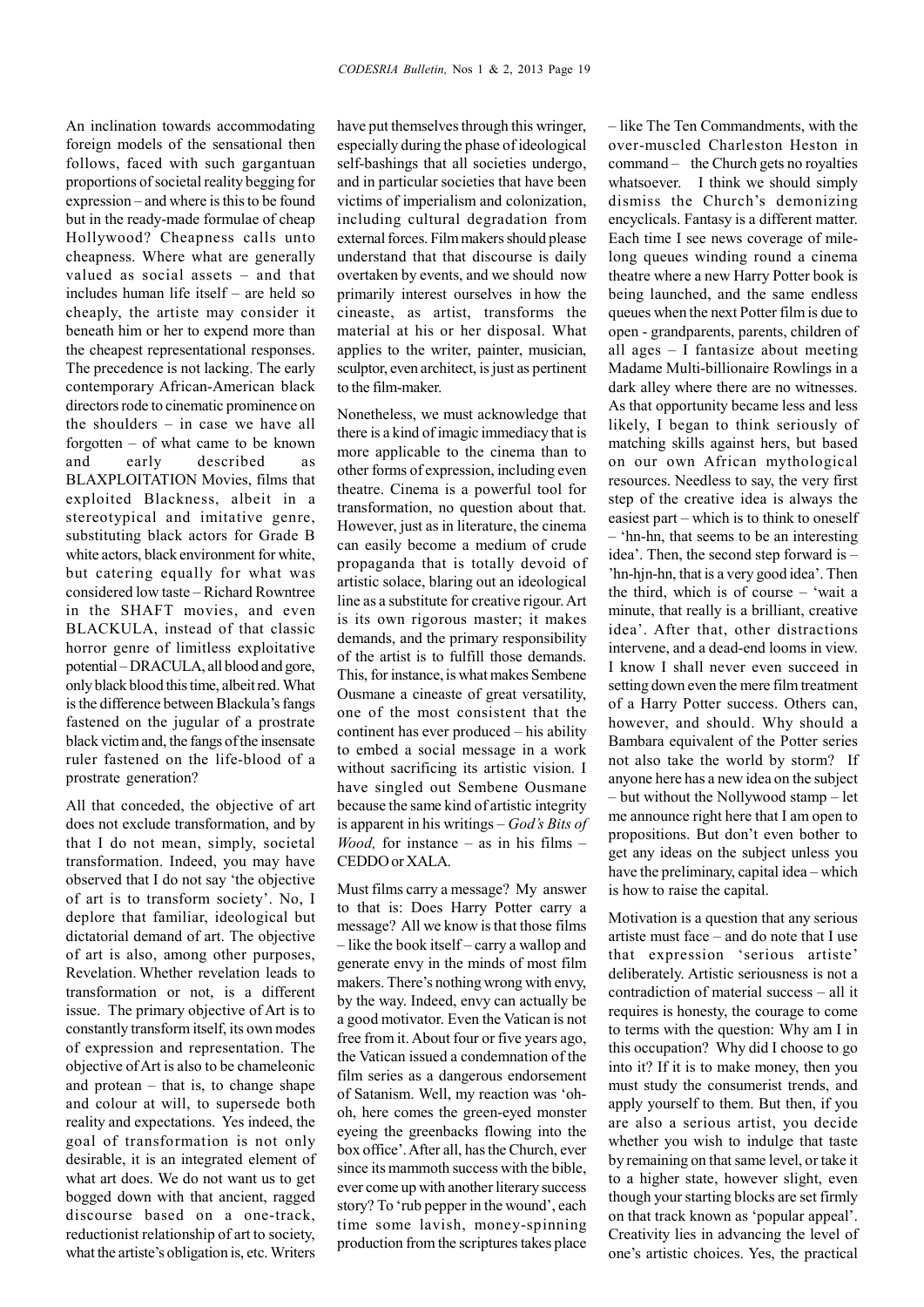question of even 'breaking even' is not to be pushed aside – whether we like it or not, no serious film artist can blithely ignore the economics of taste – and there lies the tyranny. Taste in itself is a very ambiguous, indeed vexatious issue. Taste, one has to acknowledge, can be a snob affectation, or elitist consciousness. How does one define good and bad taste? Is minority taste necessarily the most refined, while the majority is despised as the fodder of the masses? Taste? The pulp video producer would probably sneer. Taste? The only taste I know is the taste of food and anything that puts food in my mouth – that's good taste!

Yes, Taste. The often intolerable weightiness, yet lightness of taste! Even censorship, ever opportunistic, cashes in on Taste – 'this or that is in bad taste because it goes against African – or increasingly, religious – culture', as if culture is static, not dynamic and evolving.

This is what many advocates of culture fail to understand. The extreme policy choice of outright and extreme censorship in the name of cultural purity – most notable in societies that are infected by the virus of religious fundamentalism – banning or controlling the means of reception, such as video cassettes, satellite dishes and, even, books, are of course futile and retrogressive. The incursion of the negative or dubious alien cultures, values and tendencies, is best countered by the strengthening and exposure of indigenous cultures, ideally in innovative ways, not by creating a hermetic society, closed to all external development. Even BIG BROTHER AFRICA, a series I thoroughly detest – suitably overhauled  $-$  is not, as a format, without cultural and transformative possibilities. To be able to watch, for instance, a group of young people – christian, moslem, buddhist, traditional believers such as the *aborisa* – interacting as normal beings, worshipping in their own way day in day out, indifferent to the frenzy of religious extremists, within an intimate environment – now that may speak meaningfully to viewers regarding one of the most devastating crises of cohabitation that currently confronts us  $-$  the crisis of the aggression of faith, now ravaging swathes of our continent.

Images are the most powerful ambassadors of the cultural exchange; and thus,

the cinema and video can affect modes of thinking, perception and, most pertinently, human regard. The temptation for the African film-maker is to attempt to be a Stephen Spielberg when it is possible to make a small classic of memorable dimensions. Such gems exist, manifestations of the claim: Small is beautiful. Having served on quite a handful of film juries since the sixties – African, Asian, Latin American, Eastern European and others, I do confidently assert this. It should not suffice to display only new films on occasions such as this. There are some modest but inspired works that require to be made more accessible, films that were made when Africa had greater leisure, when internecine wars had not worn out the creative resources of the younger generation, driven into exile, lodged in dungeons for expressing dissident views through their art, turned into child soldiers or driven underground by the rampaging virus of bigotry, and vulgar, murderous religious fundamentalism. Courage is constantly on call.

Try and recall the number of film-makers – in company of writers, painters and other creative individuals – whose lives have been snuffed out for attempting to actualize their vision of humanity; and I am not simply speaking of cases that made international headlines, such as the Dutch film maker, Van Gogh, who was gunned down in the streets of Holland for a film that denounced the oppression of women under narrow, twisted, chauvinistic interpretations of scriptural texts. Before van Gogh, film-makers had been routinely cut down in their prime during the fundamentalist upsurge of Algeria; in some cases, sent into exile. I recall the case of one film-maker who resisted all efforts by concerned friends and colleagues to make him relocate to Europe for his own safety. He however made a habit of spending at least two months a year away from the Algeria of that time, as a therapeutic regimen, simply to decompress, to ease off the tension of daily survival in his homeland. These are themes that you will confront sooner or later. You will be confronted with lifeimpacting choices. The video cassettes, DVD, CD-Rom, etc., are our allies. They are handy weapons in the battle for creative freedom; let us not hesitate to use them. It is only a matter of time – if it is not happening already – when we shall be able to download entire films via

satellite onto hand-held phones, escape into a transformed vista of humanistic possibilities, uncensored, snatching hours of refuge from the agents of mindclosure, from criminal minds masquerading under religious fervour.

Let us not mealy-mouth about, or underestimate the enemies of creative life – they are in reality no more than brutal, unconscionable replacements for the old order of political repression by alien imperators, from which our nationalist pioneers have laboured and sacrificed to extricate our humanity. If you made a film today about paedophilia in Nigeria, and the plight of girl children who, victims of so-called religious permissiveness, end up as pathological wrecks of vesticovaginal fistula, be sure that you will incur the ire of those perverts who, exposed as confirmed, serial paedophiliacs, actually sit at the apex of your law-making structures – as in my own Nigeria. They will team up with the homicidal deviants of the religious mandate and attempt to snuff out your existence, be they called Boko Haram or whatever else.

We are all living on the edge or daily survival – if you are still in the exemption zone, if you think you are immune, take it from me, you soon will discover different. It is a virulent contagion. And so, you must not only make up your mind; but also make your choice. In the early days of this now notorious insurgency, a television newscaster was deliberately shot and killed by one such group. Deliberately, I said, with murder aforethought, since the killers sent a message afterwards that this was a collective punishment for journalists who, in their view, had distorted accounts of their activities  $-$  as if it was possible to distort a pattern of activities already more bestial than anything the Nigerian people had encountered in post- colonial times. So, just think what the risks are when you confront such retrograde interests with stark, realistic moving images of their antihumanist mission. The creative founts are being shut off every day, and the mere business of survival is driving potential talent off the abundant terrain for the flowering of their genius. Reminders of what was produced in African film immediately before, and during the continent's early energized burst of creativity – that inspirational surge from the flush of independence – should always be made available as yardsticks